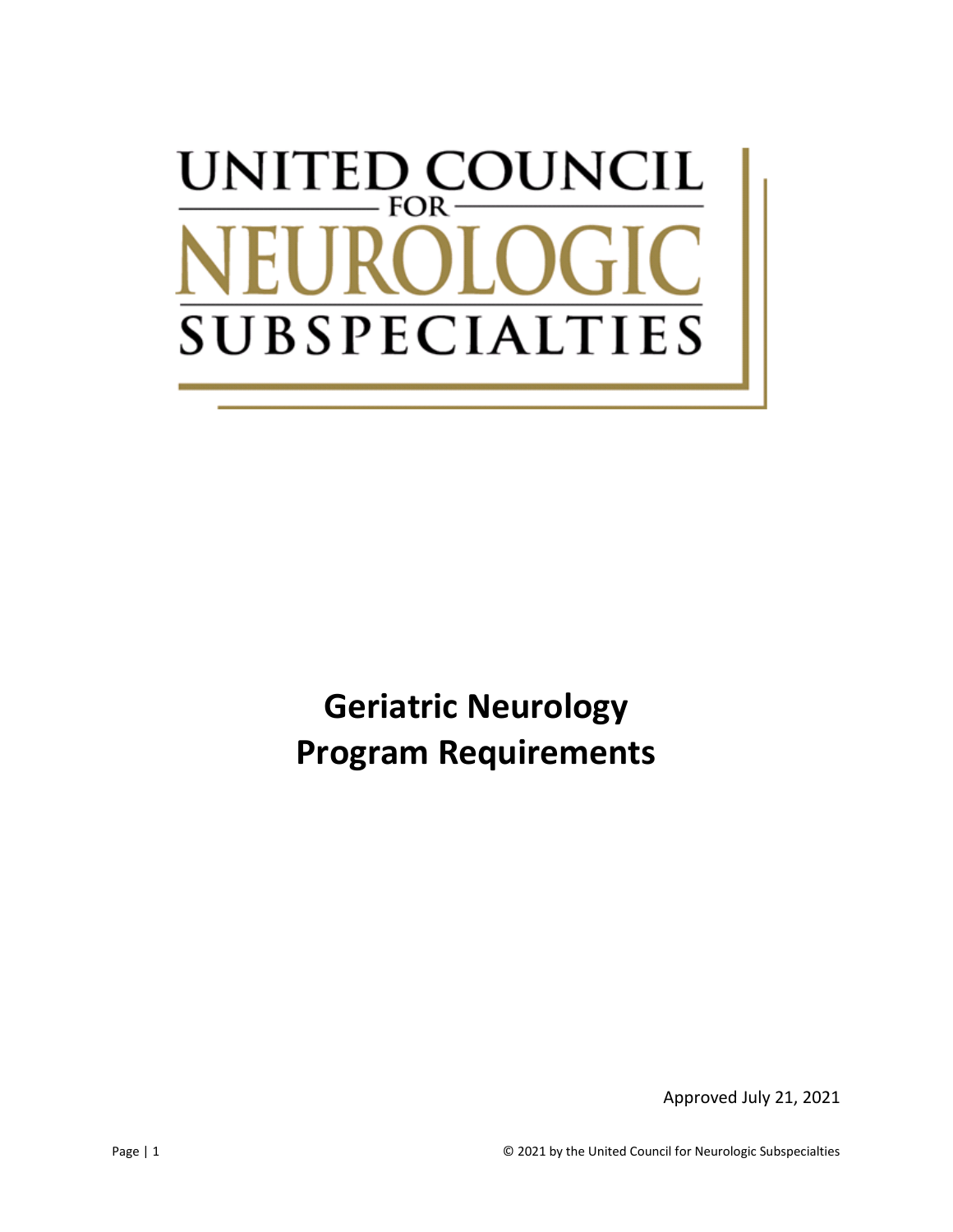#### **Geriatric Neurology Program Requirements**

The common program requirements are standards required of accredited programs in all UCNS subspecialties. They are shown in **bold** typeface below. Requirements in regular typeface are defined by each subspecialty.

#### **I. Introduction**

A. Geriatric Neurology is defined by its expertise in the diagnosis, treatment, and care of neurological conditions that affect older individuals and by its unique body of knowledge regarding the aging nervous system, its vulnerability to specific neurological disorders, and its influence on the prevalence and expression of neurological disease. Neurologists are called with increasing frequency to provide care for older adults. As the number of elderly in the population increases, there will be a concomitant increase in the prevalence of acute and chronic neurological disorders associated with advancing age. Through training fellowships, the neurological community will endeavor to master, codify, and transfer the knowledge and skills to effectively care for the elderly with neurological disorders.

### **B. Purpose of the Training Program**

- **1. The purpose of the training program is to prepare the physician for independent practice in** Geriatric Neurology. **This training must be based on supervised clinical work with increasing patient care responsibilities and transition to independent practice over the course of the training program.**
- **2. The program must require its fellows to obtain competencies in the six core competency areas defined by the Accreditation Council for Graduate Medical Education (ACGME). It is the responsibility of the program to provide precise definitions of specific knowledge, skills, and behaviors, as well as educational opportunities in which the fellow must demonstrate competence in those areas. The program's curricular goals and objectives must correlate to the appropriate ACGME Core Competencies and global learning objectives.**
- C. Maximizing success in clinical care of the elderly requires specialized expertise in Geriatric Neurology. This includes the ability to work and communicate effectively with other health care providers and an understanding of current research regarding the clinical and scientific basis of aging and age-related neurological dysfunction. The goal of a fellowship program in Geriatric Neurology is the training of neurologists equipped with the knowledge, skills, and clinical competence to diagnose, treat, manage, and rehabilitate aged persons with neurological dysfunction. The Geriatric Neurology knowledge base and skill set build upon the foundation provided by general neurology residency training.

The overall objective for subspecialty training in Geriatric Neurology is to provide the knowledge, skills, and attitudes most conducive to meet the following goals. To:

3. provide high-quality clinical care suited to the special needs of the elderly with neurological disorders, including screening, diagnostic cognitive and functional evaluation, treatment, management, supportive counseling, psycho-social intervention, palliative, and appropriate end-of-life care,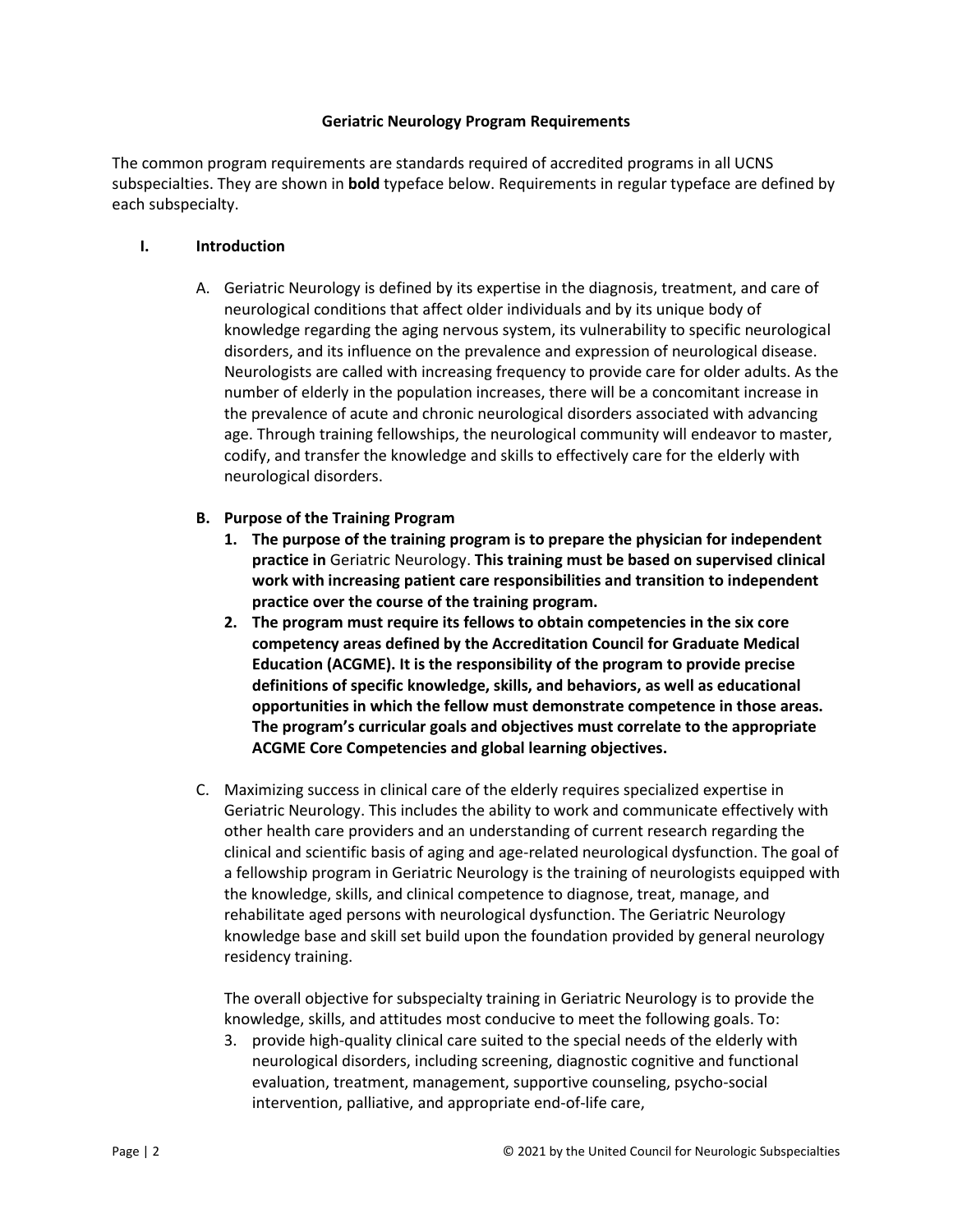- 4. work effectively with multi/interdisciplinary teams oriented to the care of the elderly, and
- 5. become leaders in clinical, educational, academic, and research arenas in Geriatric Neurology.

## **II. Institutional Support**

**There are three types of institutions that may comprise a program: 1) the sponsoring institution, which assumes ultimate responsibility for the program and is required of all programs, 2) the primary institution, which is the primary clinical training site and may or may not be the sponsoring institution, and 3) the participating institution, which provides required experience that cannot be obtained at the primary or sponsoring institutions.**

- **A. Sponsoring Institution**
	- **1. The sponsoring institution must be accredited by the ACGME or Canadian Excellence in Residency Accreditation (CanERA), formerly the Royal College of Physicians and Surgeons of Canada (RCPSC) and meet the current ACGME Institutional Requirements or CanERA General Standards of Accreditation for Institutions with Residency Programs. This responsibility extends to fellow assignments at all primary and participating institutions. The sponsoring institution must be appropriately organized for the conduct of graduate medical education (GME) in a scholarly environment and must be committed to excellence in both medical education and patient care.**
	- **2. A letter demonstrating the sponsoring institution's responsibility for the program must be submitted. The letter must:**
		- **a. confirm sponsorship and oversight of the training program's GME activities,**
		- **b. state the sponsoring institution's commitment to training and education, which includes the resources provided by the sponsoring institution, the primary institution, and/or the departments that support the program director's fulfillment of his or her duties as described in these program requirements, and**
		- **c. be signed by the designated institution official of the institution as defined by ACGME or postgraduate dean as defined by CanERA.**
	- **3. Institutional support and oversight are further demonstrated by the required designated institution official/postgraduate dean signature on all program accreditation and reaccreditation applications and annual report submissions.**
- **B. Primary Institution**
	- **1. Assignments at the primary institution must be of sufficient duration to ensure a quality educational experience and must provide sufficient opportunity for continuity of care. The primary institution must demonstrate the ability to promote the overall program goals and support educational and peer activities.**
	- **2. A letter from the appropriate department chair(s) at the primary institution must be submitted. The letter must:**
		- **a. confirm the relationship of the primary institution to the program,**
		- **b. state the primary institution's commitment to training and education, and**
		- **c. list specific activities that will be undertaken, supported, and supervised at the primary institution.**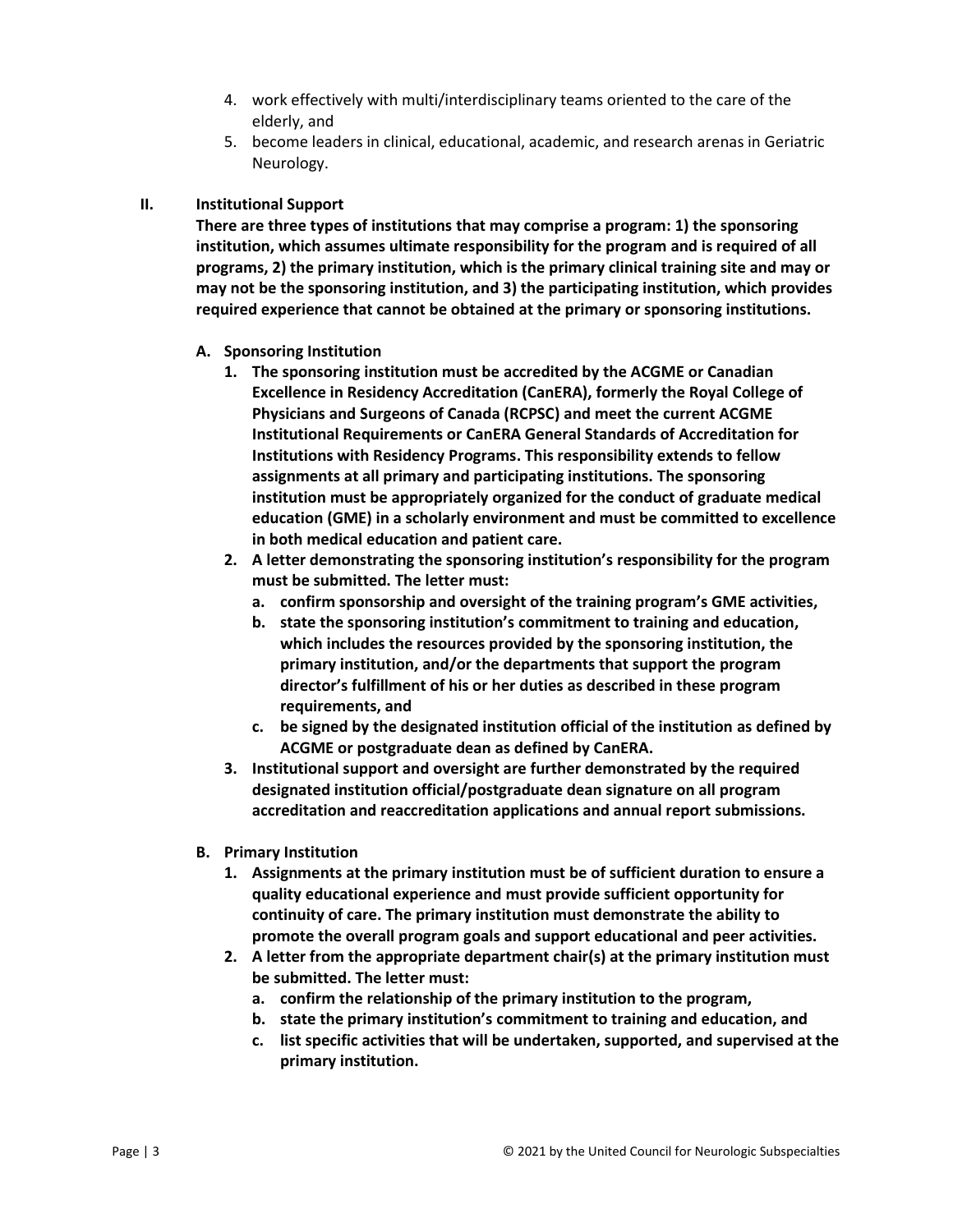- **C. Participating Institutions**
	- **1. Assignments to participating institutions must be based on a clear educational rationale, must have clearly stated learning objectives and activities, and should provide resources not otherwise available to the program. When multiple participating institutions are used, there should be assurance of the continuity of the educational experience.**
	- **2. Assignments at participating institutions must be of sufficient duration to ensure a quality educational experience and should provide sufficient opportunity for continuity of care. All participating institutions must demonstrate the ability to promote the overall program goals and support educational and peer activities.**
	- **3. If a participating institution is used, a participating institution letter must be submitted. The letter must:**
		- **a. confirm the relationship of the participating institution to the program,**
		- **b. state the participating institution's commitment to training and education,**
		- **c. list specific activities that will be undertaken, supported, and supervised at the participating institution, and**
		- **d. be signed by the appropriate official, e.g., department chair or medical director,** or center director **of the participating institution.**
- **III. Facilities and Resources**
	- **A. Each program must demonstrate that it possesses the facilities and resources necessary to support a quality educational experience.**
		- **1. Additional professional, technical, and administrative personnel must be provided to adequately support the fellowship training program in attaining its educational and administrative goals.**
		- 2. **In programs not situated in a department of neurology, evidence must be provided that demonstrates fellows have access to neurological services** [defined by the Subspecialty]**.**
		- 3. There must be adequate support of trainees for all clinical activities present in the program, which may include:
			- a. inpatient and outpatient facilities,
			- b. examination rooms,
			- c. documentation areas,
			- d. laboratory facilities including clinical-pathological, electrophysiological, and imaging.
		- 4. There must be adequate support of fellows for all scholarly activities including:
			- a. research guidance,
			- b. technical support,
			- c. library and internet availability,
			- d. statistical consultation,
			- e. computer resources,
			- f. laboratory space, equipment, and time.
- **IV. Faculty**

**The faculty of accredited programs consists of: 1) the program director, 2) core faculty, and 3) other faculty. Core faculty are physicians who oversee clinical training in the subspecialty. The program director is considered a core faculty member when determining the fellow complement. Other faculty are physicians and other professionals determined by the Subspecialty to be necessary to deliver the program curriculum. The program**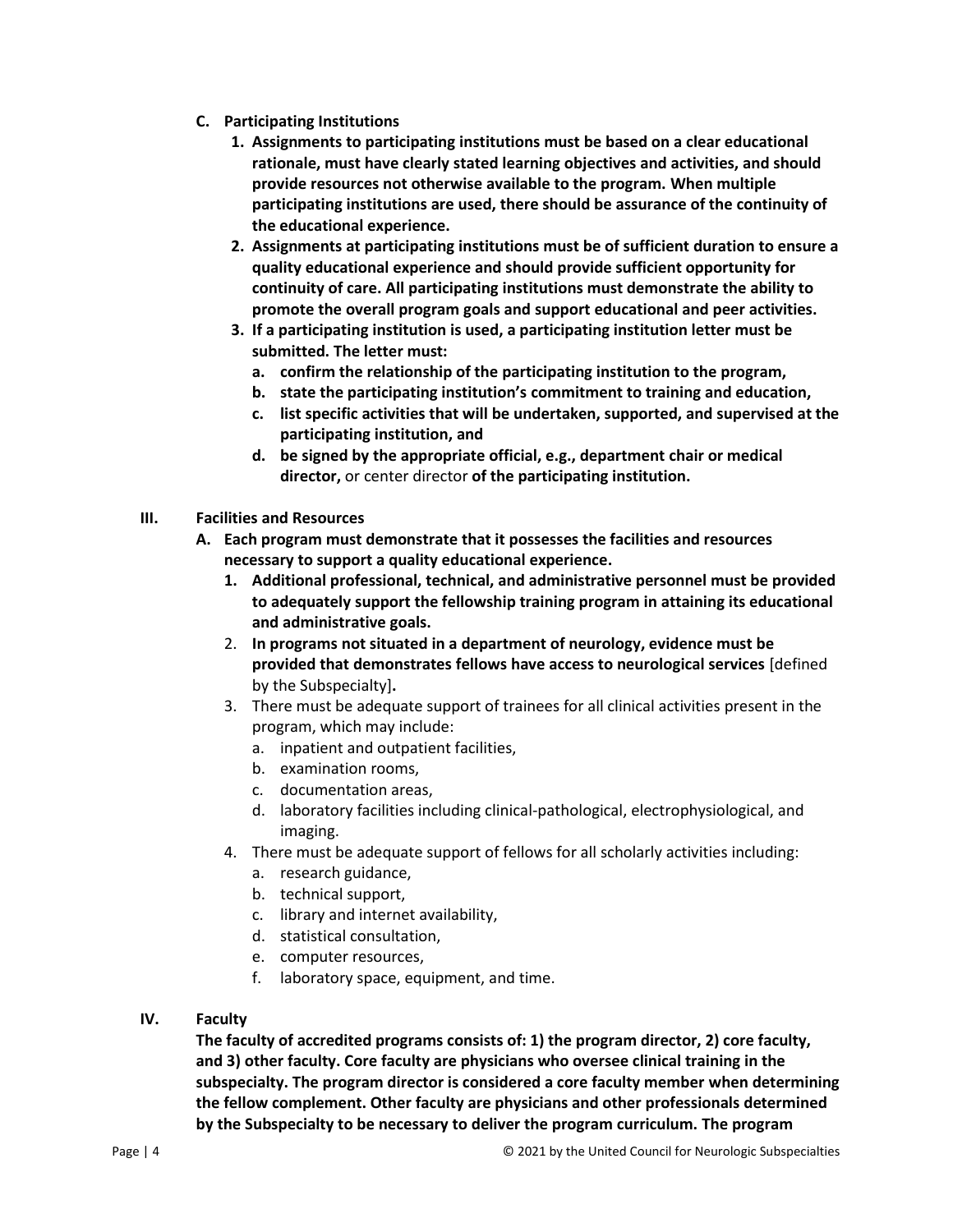**director and faculty are responsible for the general administration of the program and for the establishment and maintenance of a stable educational environment. Adequate durations of appointments for the program director and core faculty members are essential for maintaining such an environment. The duration of appointment for the program director must provide for continuity of leadership.**

- **A. Program Director Qualifications**
	- **1. There must be a single program director responsible for the program. The person designated with this authority is accountable for the operation of the program and he or she should be a member of the faculty or medical staff of the primary institution.**
	- **2. The program director must:**
		- **a. possess requisite specialty expertise as well as documented educational and administrative abilities and experience in his or her field,**
		- **b. be certified by the American Board of Medical Specialties (ABMS), RCPSC,** American Osteopathic Association (AOA), **or College of Family Physicians of Canada (CFPC) in** neurology**,**
		- **c. possess a current, valid, unrestricted, and unqualified license to practice medicine in the state or province of the program, and**
		- **d. be certified, and maintain certification, in** Geriatric Neurology **by the UCNS.**
			- **i. New programs without a certified program director may apply for accreditation, as long as the application contains an attestation that the program director will become certified at the next available opportunity, which includes certification through the UCNS faculty diplomate pathway. The attestation must contain a statement that the program understands that should the program director fail to achieve certification, the program must immediately submit a program change request appointing an appropriately qualified program director.**
			- ii. Because certification in the subspecialty is not offered, program directors of Geriatric Neurology programs must:
				- a) possess a public-facing track record of peer-reviewed publications or book chapters and reviews demonstrating that the program director has expertise in Geriatric Neurology,
				- b) demonstrate through evidence from clinical practice sufficient experience diagnosing and managing patients in the field of Geriatric Neurology, and
				- c) demonstrate sufficient experience in the preceding 36 months in the most current aspects of the field that may include giving or participating in continuing medical education courses, participating in research as an investigator, serving on advisory councils for research projects or grant review, and/or completion of *AMA PRA Category 1 Credit*TM continuing medical education courses that are directly relevant to the science or practice of Geriatric Neurology.
- **B. Program Director Responsibilities**
	- **1. The program director must:**
		- **a. oversee and organize the activities of the educational program in all institutions participating in the program including selecting and supervising the faculty and other program personnel at each institution, and monitoring**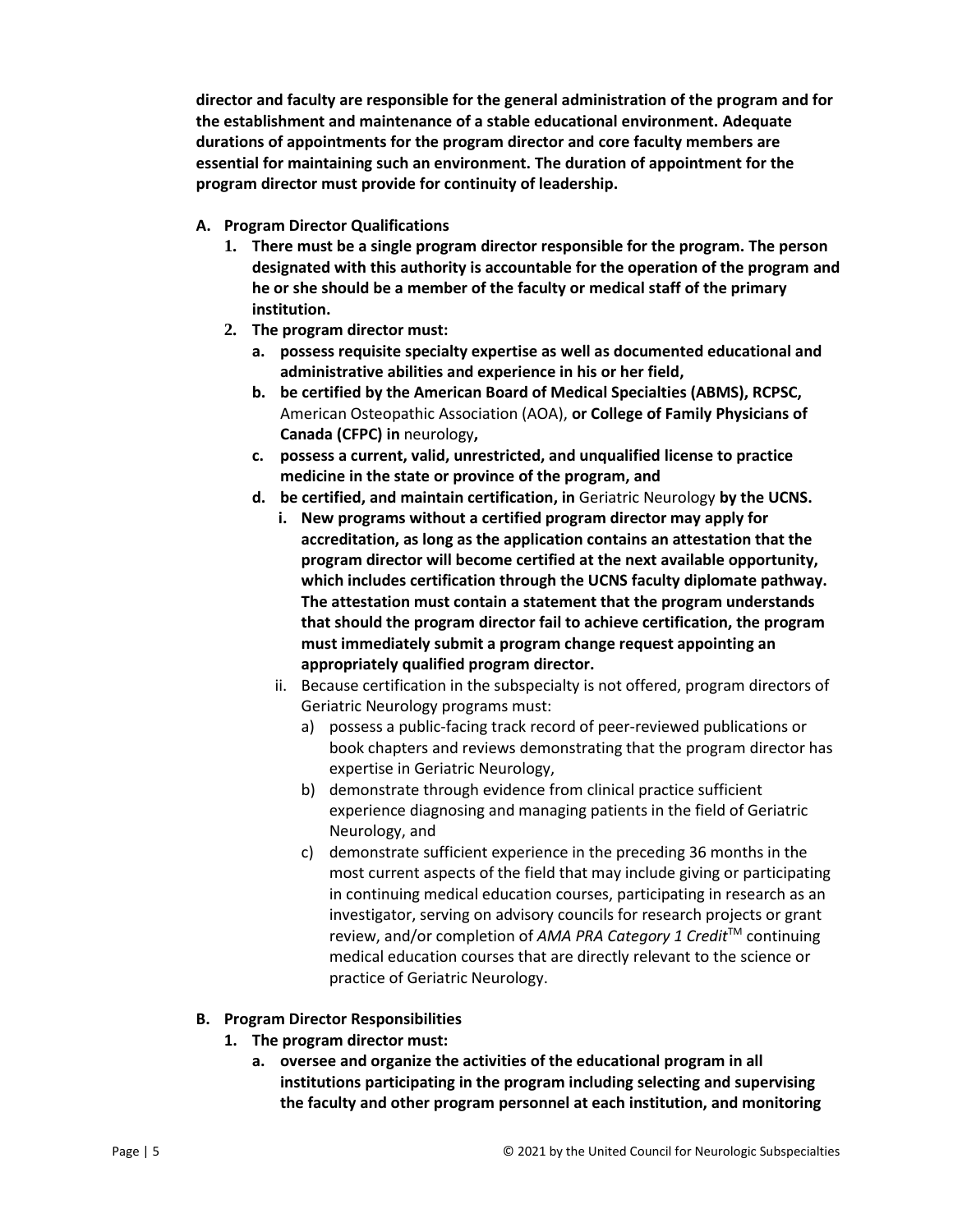**appropriate fellow supervision and evaluation at all institutions used by the program,**

- **b. prepare accurate statistical and narrative descriptions of the program as requested by the UCNS as well as update the program and fellow records annually,**
- **c. ensure the implementation of fair policies and procedures, as established by the sponsoring institution, to address fellow grievances and due process in compliance with the ACGME's or CanERA's institutional requirements,**
- **d. monitor fellow stress, including mental or emotional conditions inhibiting performance or learning, and drug- or alcohol-related dysfunction,**
- **e. obtain prior approval of the UCNS for changes in the program that may significantly alter the educational experience of the fellows. Upon review of a proposal for a program change, the UCNS may determine that additional oversight or a site visit is necessary. Examples of changes that must be reported include:**
	- **1) change in the program director,**
	- **2) the addition or deletion of sponsoring, primary, or participating institution(s),**
	- **3) change in the number of approved fellows, and**
	- **4) change in the format of the educational program,** and
- f. ensure that the clinical experience meets the minimum curriculum guidelines of the fellowship and maintain accurate program and fellowship records.
- **C. Core Faculty Qualifications**
	- **1. Each core faculty member must:** 
		- **a. possess requisite specialty expertise as well as documented educational and administrative abilities and experience in his or her field,**
		- **b. be currently certified by the ABMS, RCPSC,** AOA, **or CFPC in** neurology**,**
		- **c. possess a current, valid, unrestricted, and unqualified license to practice medicine in the state or province of the program, and**
		- **d. be appointed in good standing to the faculty of an institution participating in the program.**
	- **2. The core faculty must include at least one neurologist. The neurologist may also be the program director.**
- **D. Core Faculty Responsibilities**
	- **1. There must be a sufficient number of core faculty members with documented qualifications at each institution participating in the program to instruct and adequately supervise all fellows in the program.**
	- **2. Core faculty members must:**
		- **a. devote sufficient time to the educational program to fulfill their supervisory and teaching responsibilities,**
		- **b. evaluate the fellows they supervise in a timely manner, and**
		- **c. demonstrate a strong interest in the education of fellows, demonstrate competence in both clinical care and teaching abilities, support the goals and objectives of the educational program, and demonstrate commitment to their own continuing medical education by participating in scholarly activities.**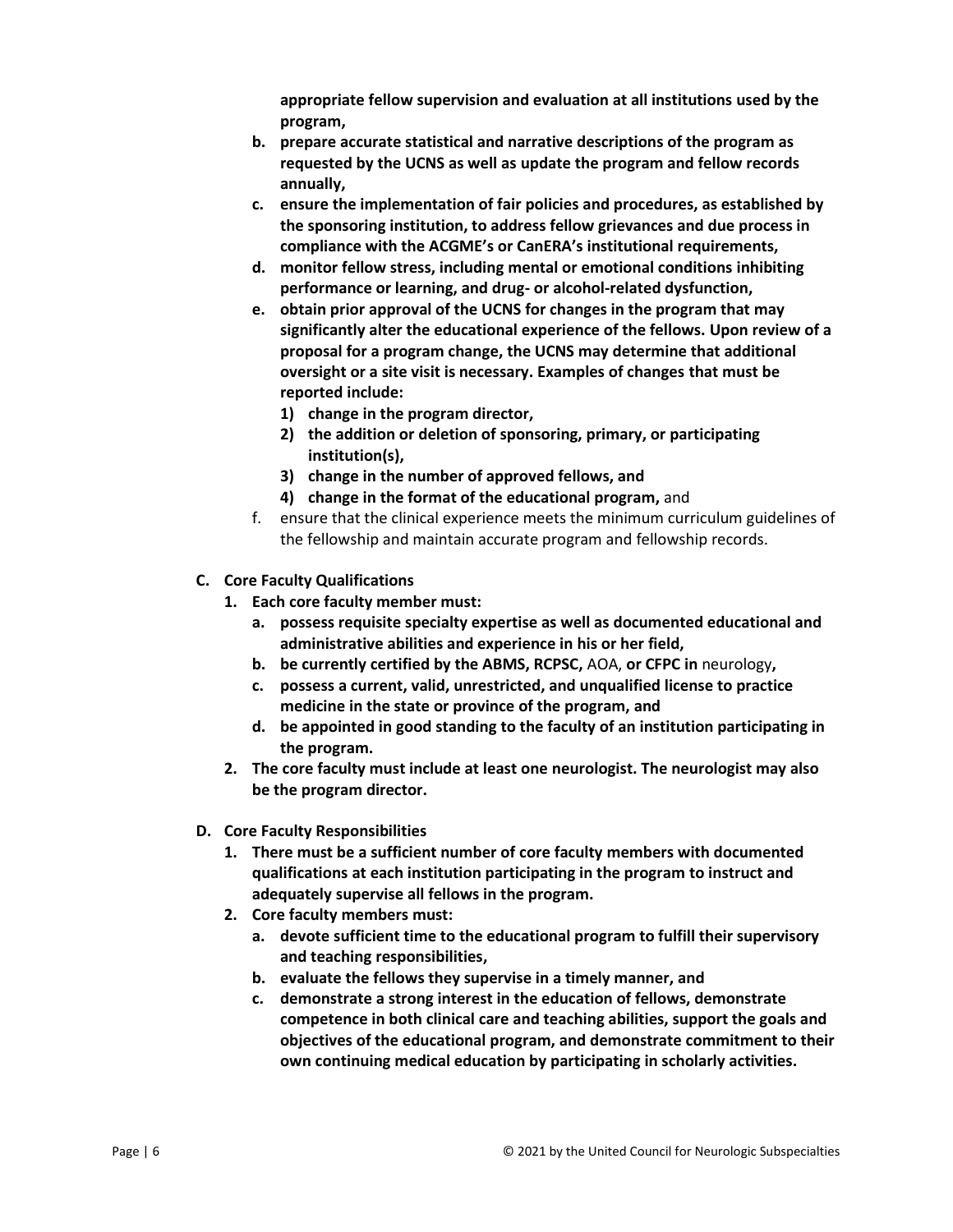- E. Other Faculty
	- 1. Non-neurology faculty and non-physician faculty must be appropriately qualified in their fields and possess appropriate institutional appointments.
	- 2. The sponsoring/primary/participating institutions must provide additional professional, technical, and administrative personnel to adequately support the fellowship training program in attaining its educational and administrative goals.

# **V. Fellow Appointment**

# **A. Duration of Training**

- **1. Fellowship programs must be no less than** 12 months**, the entirety of which must be spent in patient-oriented** Geriatric Neurology **education. At least 80% of the fellow's time must be spent in supervised training activities in the practice of**  Geriatric Neurology**, including didactic and clinical education specific to the subspecialty, electives, and scholarly activities.** Clinical research could include all aspects of patient-oriented, patient-facing research activities. Routine, per-protocol activities such as periodic neurological examinations that are part of a clinical trial that involve little or no medical decision-making would not be considered to meet the intent of this requirement**.**
- **2. Flexible Fellowships**
	- **a. Programs may offer flexible fellowships for a variety of reasons, including, but not limited to: combined clinical/research fellowships or to allow fellows opportunities for work/life balance. Programs that combine clinical and research training (clinician-scientist fellowship program) may be up to 36 months in duration for a one-year program and 48 months for a two-year program. At least** 12 **full months of this extended-program period must be spent in patient-oriented** Geriatric Neurology **clinical, educational, and scholarly activity, the distribution of which across this extended period is at the program's discretion.**
- **B. Fellow Eligibility**
	- **1. The fellow must possess a current valid and unrestricted license to practice medicine in the United States or its territories or Canada.**
	- **2. The fellow must be a graduate of a residency program in neurology accredited by the ACGME, RCPSC, or CanERA.**
	- **3. The fellow must be board certified or eligible for certification by the ABMS, RCPSC,**  AOA, **or CFPC in** neurology**.**
- **C. Fellow Complement**

**The fellow complement is the number of fellows allowed to be enrolled in the program at any given time, e.g., across all training years.** 

- **1. There must be at least** 1 **core faculty member for every** 2 **fellows.**
- **D. Appointment of Fellows and Other Students**
	- **1. The appointment of fellows who do not meet the eligibility criteria above must not dilute or detract from the educational opportunities of regularly appointed**  Geriatric Neurology **fellows. Programs must include these fellows in all reports submitted to UCNS to demonstrate compliance with the approved fellow complement. Fellows who are enrolled without meeting the eligibility criteria**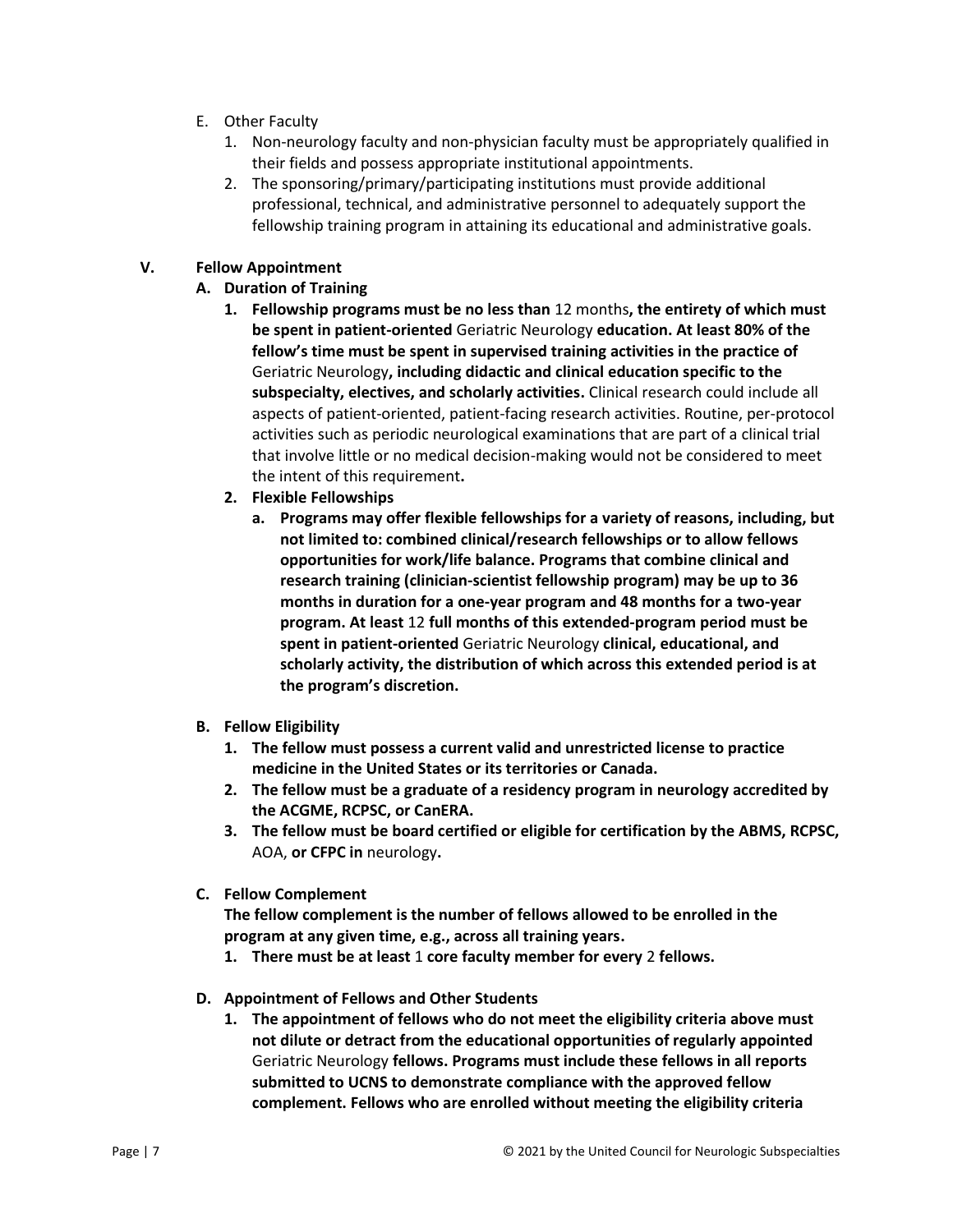**must be notified that they may not apply for UCNS certification examinations as graduates of an accredited program.**

- **VI. Educational Program**
	- **A. Role of the Program Director and Faculty**
		- **1. The program director, with assistance of the faculty, is responsible for developing and implementing the academic and clinical program of fellow education by:**
			- **a. preparing a written statement to be distributed to fellows and faculty and reviewed with fellows prior to assignment, which outlines the educational goals and objectives of the program with respect to the knowledge, skills, and other attributes to be demonstrated by fellows for the entire fellowship and on each major assignment and each level of the program,**
			- **b. preparing and implementing a comprehensive, well-organized, and effective curriculum, both academic and clinical, which includes the presentation of core specialty knowledge supplemented by the addition of current information, and**
			- **c. providing fellows with direct experience in progressive responsibility for patient management.**
	- **B. Competencies**
		- **1. A fellowship program must require that its fellows obtain competence in the AGCME Core Competencies to the level expected of a new practitioner in the subspecialty. Programs must define the specific and unique learning objectives in the area including the knowledge, skills, and behaviors required and provide educational experiences as needed in order for their fellows to demonstrate the core competencies.**
		- **2. The program must use the ACGME Core Competencies to develop competencybased goals and objectives for all educational experiences during the period of fellowship training in** [Subspecialty]**.**
	- **C. Didactic Components**
		- **1. The program must include structured, fellow-specific educational experiences such as rounds, conferences, case presentations, lectures, and seminars that complement the clinical and self-directed educational opportunities. Together, various educational experiences must facilitate the fellow's mastery of the core content areas and foster the competencies as described above.**
		- 2. The educational program will be based upon the approved *Geriatric Neurology Core Curriculum.* The core curriculum must be included in all training programs; however, each center may offer additional experiences consistent with their unique settings and opportunities.
		- 3. The program must include structured educational experiences such as rounds, conferences, case presentations, lectures and seminars that complement the clinical and self-directed educational opportunities. Together, various educational experiences must facilitate the fellow's mastery of the core content areas and foster the competencies as described above.
		- 4. The program director, in consultation with the faculty, will assist the fellow in establishing self-learning activities and means of assessment. Self-learning activities may include review of recommended supplemental educational materials, such as textbooks, peer-reviewed journal articles, and relevant web-based training.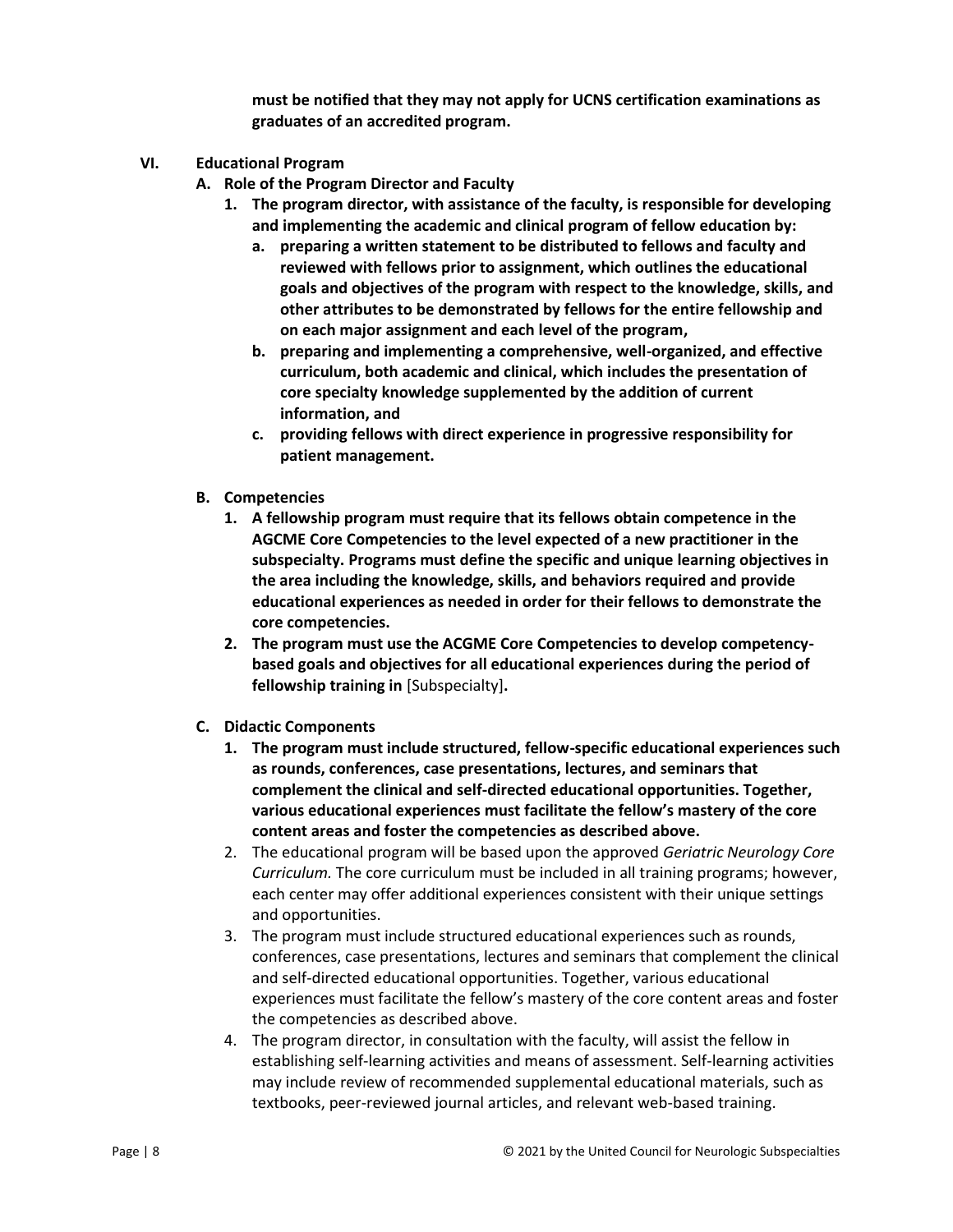- 5. The program director must provide details of the educational methods by which the *Geriatric Neurology Core Content* will be delivered.
- **D. Clinical Components**
	- **1. The fellow's clinical experience must be spent in supervised activities related to the care of patients with** aging and age-related neurological function in clinical or research contexts**. Clinical experiences may include all training relevant to** Geriatric Neurology, **including lectures and individual didactic experiences and journal clubs emphasizing clinical matters.**
	- 2. Due to the diverse clinical needs of patients, the Geriatric Neurology training program must also provide a diverse clinical setting for instruction. These settings may include, but are not limited to:
		- a. outpatient consultative and continuity clinics,
		- b. clinical research clinics (but excluding pharmaceutical clinical trials)
		- c. inpatient acute or subacute/chronic care experiences and consultation,
		- d. emergency room experiences, and
		- e. home care.
	- 3. The selection of the types and combination of clinical care settings is at the discretion of the director of the training program, the sponsoring facility, and participating institutions.
	- 4. The program director must have educational rationale for all clinical experiences. Specifically, rationale must address how rotations meet the requirements as they relate to the interdisciplinary nature of the subspecialty.
	- 5. The fellow's clinical experience should be geared to increasing knowledge, increasing interpersonal skills needed for patient care in Geriatric Neurology, and for promoting independence as a clinician.
- **E. Scholarly Activities**
	- **1. The responsibility for establishing and maintaining an environment of inquiry and scholarship rests with the faculty. Both faculty and fellows must participate actively in some form of scholarly activity. Scholarship is defined as activities unrelated to the specific care of patients, which includes scholarship pertaining to research, writing review papers, giving research-based lectures and participating in research-oriented journal clubs.**
	- **2. There must be adequate resources for scholarly activities for faculty and fellows**, e.g., sufficient laboratory space, equipment, computer services for data analysis, and statistical consultation services.
- **F. Fellow Supervision, Clinical Experience and Education, and Well-Being Providing fellows with a sound academic and clinical education must be carefully planned and balanced with concerns for patient safety and fellow well-being. Each program must ensure that the learning objectives of the program are not compromised by excessive reliance on fellows to fulfill service obligations. Didactic and clinical education defined by the program requirements must have priority in the allotment of a fellow's time and energy.**
	- **1. Fellow Supervision**
		- **a. All patient care required by the program requirements must be supervised by qualified faculty. The program director must ensure, direct, and document adequate supervision of fellows at all times. Fellows must be provided with rapid, reliable systems for communicating with supervising faculty.**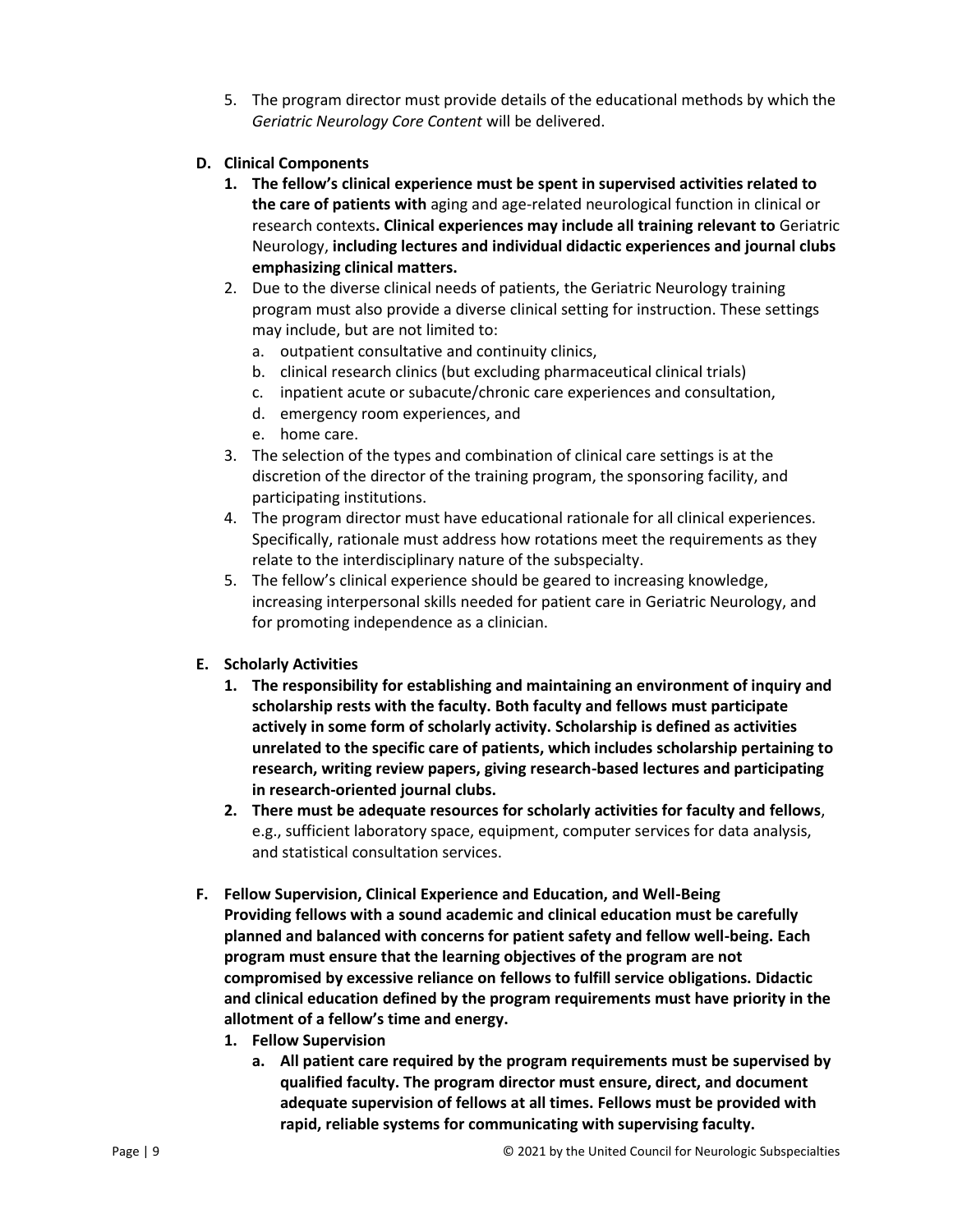- **b. Faculty schedules must be structured to provide fellows with continuous supervision and consultation.**
- **c. Faculty and fellows must be educated about and meet ACGME or CanERA requirements concerning faculty and fellow well-being and fatigue mitigation.**
- **2. Clinical Experience and Education and Well-Being**
	- **a. Clinical assignments must recognize that the faculty and fellows collectively have responsibility for the safety and welfare of patients. Fellow clinical experience and education supervision, and accountability, and clinical work hours, including time spent on-call, must comply with the current ACGME or CanERA institutional program requirements.**
- **VII. Evaluation**
	- **A. Fellow Evaluation**
		- **1. Fellow evaluation by faculty must:**
			- **a. take place at least semi-annually to identify areas of weakness and strength, which must be communicated to the fellow,**
			- **b. use the subspecialty milestones to document fellow experience and performance, and**
			- **c. include the use of assessment results to achieve progressive improvements in the fellow's competence and performance in the ACGME Core Competencies and the subspecialty's core knowledge areas. Appropriate sources of evaluation include faculty, patients, peers, self, and other professional staff.**
		- **2. The program must include a mechanism for providing regular and timely performance feedback to fellows. Issues of unacceptable performance must be addressed in a timely fashion and in accordance with the policies and procedures of the sponsoring institution.**
		- **3. Summary and final evaluation of the fellow must:**
			- **a. be prepared by the program director and should reflect the input of faculty,**
			- **b. include a formative evaluation of the fellow's demonstration of learning objectives and mastery of the ACGME Core Competencies using the subspecialty's milestones,**
			- **c. include a final, summative evaluation by the program director using the subspecialty's milestones to document the fellow's demonstration of sufficient competence and professional ability to practice the subspecialty competently and independently, and**
			- **d. include a statement specifically regarding the fellow's ability to practice the subspecialty independently upon completion of the program.**
		- 4. The evaluation forms may vary from program-to-program but must address the core competencies.
		- 5. Each supervisor must complete the evaluation form after every major rotation. Evaluations from other health professionals should also be expressly sought.
		- 6. The results of the evaluations must be communicated to the fellow every six months with a face-to-face meeting with the program director; a written summary must also be shared with the fellow and made part of the fellow's file.
		- 7. Issues of unacceptable performance must be addressed in a timely fashion and in accordance with the policies and procedures of the sponsoring institution.
	- **B. Faculty Evaluation**
		- **1. The performance of faculty must be evaluated by the program director on an annual basis.**